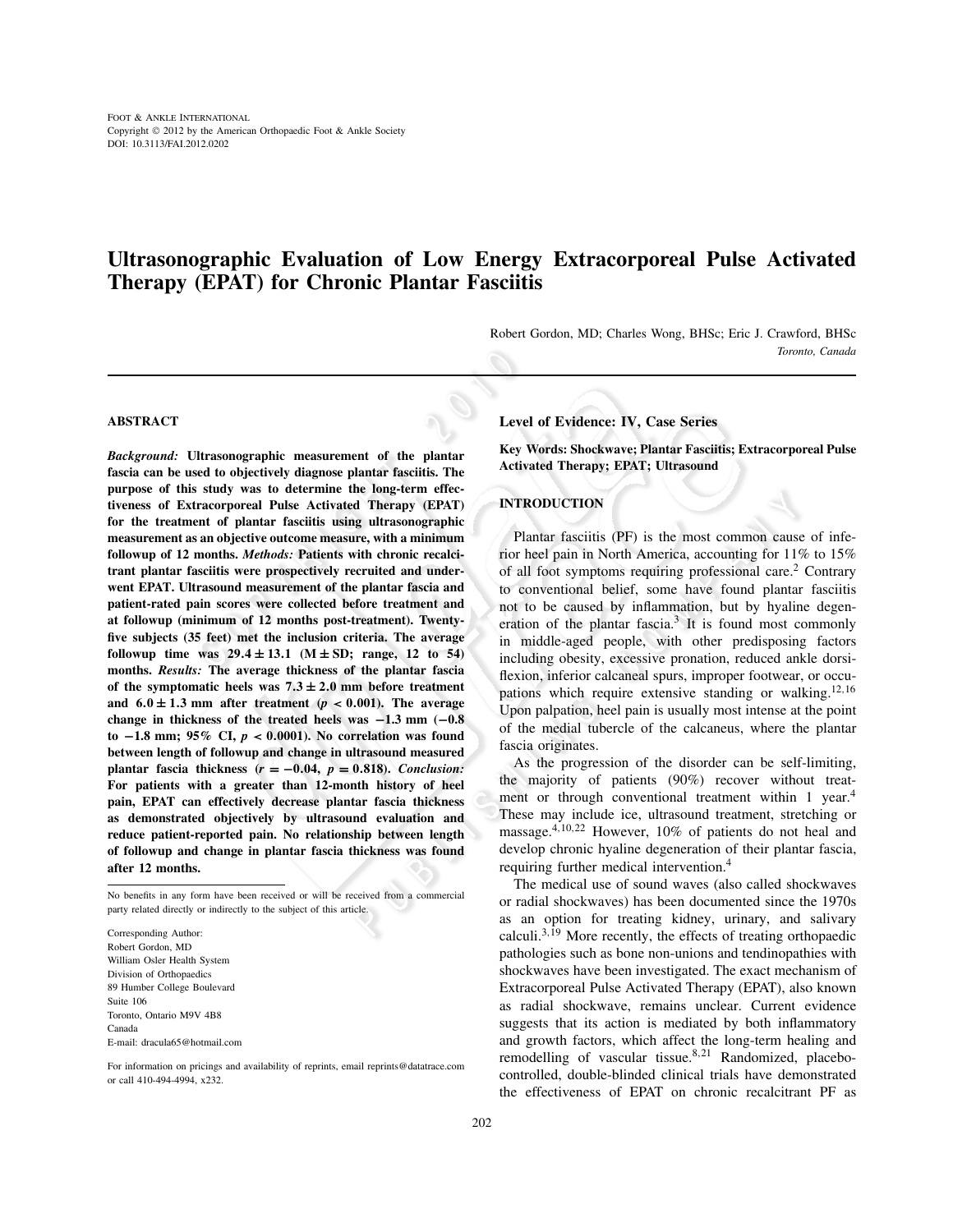an alternative to surgery, allowing patients less loss of work, quicker recovery times and the ability to continue sports.4,7,9,11,17,<sup>23</sup> Gerdesmeyer et al. showed that radial shockwave therapy is effective and almost painless in treating plantar fasciitis, with an 84% success rate after 1 year, with success defined as a 60% decrease in pain.<sup>4</sup>

Ultrasound imaging of the thickness of the plantar fascia is a readily available, non-invasive and inexpensive diagnostic tool for plantar fasciitis. Numerous studies have demonstrated that degeneration of the plantar fascia is correlated with an increase in pain, as well as an increase in the thickness of the plantar fascia.6,9,<sup>10</sup> A conclusive diagnosis can therefore be made by history, physical exam and when the large medial band of the plantar fascia is thicker than  $4 \text{ mm}^{20}$ 

The existing literature on this treatment modality is limited by the fact that the majority of the available literature has thus far relied upon subjective, patient-reported pain measures or general measures of function such as the Roles and Maudsley, or Short Form-36. As well, the majority of the evidence includes patients with mostly a short history of PF (less than 6 months) and short followup (6 weeks to 6 months), and are therefore limited to measuring the shortterm effects of shockwave treatment.

This study hypothesized that for cases of chronic recalcitrant plantar fasciitis (clinical symptoms for greater than 12 months), shockwave treatment would reduce objectively measured plantar fascia thickness by ultrasound measurement, and subjectively rated patient pain scores.

The purpose of this study was to show the effectiveness of EPAT in treating PF in a population of patients with chronic recalcitrant PF by using ultrasonographic measurement of plantar fascia thickness as an objective outcome measure and to observe the long-term effect of EPAT on patient reported pain, with a minimum followup of 12 months.

## **MATERIALS AND METHODS**

#### **Patients**

Patients were recruited prospectively from a universityand community-based orthopaedic practice in Toronto, Ontario from January 2005 to May 2008. This research study was approved by the Institutional Research Ethics Board. Inclusion criteria required: 1) diagnosis of chronic plantar fasciitis by an orthopaedic surgeon, including at least 1 year of clinically significant pain, 2) ultrasonographic diagnosis of PF (plantar fascia ≥4mm); 3) no history of surgery on the plantar fascia, and 4) failed conservative treatment (Table 1). Patients were excluded if there was local cancer of the involved foot or ankle, systemic inflammatory disease, neurological pain, fractures of the foot, or if a steroid injection was performed within 6 weeks prior to consultation. Patients were not excluded by age, sex, race or occupation. Patients meeting the inclusion criteria were approached to participate in the study. All 25 patients who were approached agreed to participate in the study, providing written, informed consent.

Twenty-five patients (10 male) and 35 symptomatic feet were included in the study. Patient demographic data is displayed in Table 2.

#### **Treatment protocol**

Using the Masterpuls® MP50 (Storz Medical AG, Switzerland), patients received a standardized EPAT treatment, which consisted of three treatment sessions at 1-week intervals. Patients received 2000 pulses per treatment session at 11 Hz and 2.6 barr  $(0.11 \text{ mJ/mm}^2)$ . Treatment was patientguided, targeting the point of maximal tenderness, and was administered by the same healthcare professional. Anesthetic was not administered (Figure 1).

#### **Outcome measures and followup**

For each patient, bilateral ultrasound measurements (Phillips HD II; L12/5 probe) of the large medial band of the plantar fascia were performed by a single ultrasound technician at baseline (before EPAT treatment) and at a single followup time at least 12 months after treatment. The technician was blinded to both the patient diagnosis, as well as their treatment status. To examine the large medial band of the plantar fascia, the transducer was longitudinally positioned over the medial tubercle of the calcaneus and oriented to follow the medial band of the ball of the foot where it thinned out (Figure 2). The plantar fascia thickness was measured 1 cm distal to the origin on the medial tubercle, unless this was not the thickest part of the plantar fascia, in

| <b>Table 1:</b> Patient Demographics ( $n = 35$ Feet) |                            |  |
|-------------------------------------------------------|----------------------------|--|
|                                                       | $n(\%)$                    |  |
| Age, years ( $M\pm SD$ , Range)                       | $52.6 \pm 10.5$ , 29 to 71 |  |
| <b>Sex</b>                                            |                            |  |
| Male                                                  | $10(40\%)$                 |  |
| Female                                                | $15(60\%)$                 |  |
| Side                                                  |                            |  |
| Right                                                 | 7(28%)                     |  |
| Left                                                  | 8(32%)                     |  |
| <b>Bilateral</b>                                      | $10(40\%)$                 |  |

| <b>Table 2:</b> Failed Conservative Measures |  |
|----------------------------------------------|--|
|                                              |  |
| Ultrasound                                   |  |
| Laser Therapy                                |  |
| Chiropractics                                |  |
| Night Splints                                |  |
| Physiotherapy                                |  |
| Stretching                                   |  |
| Cortisone Injection                          |  |
| Icing                                        |  |
|                                              |  |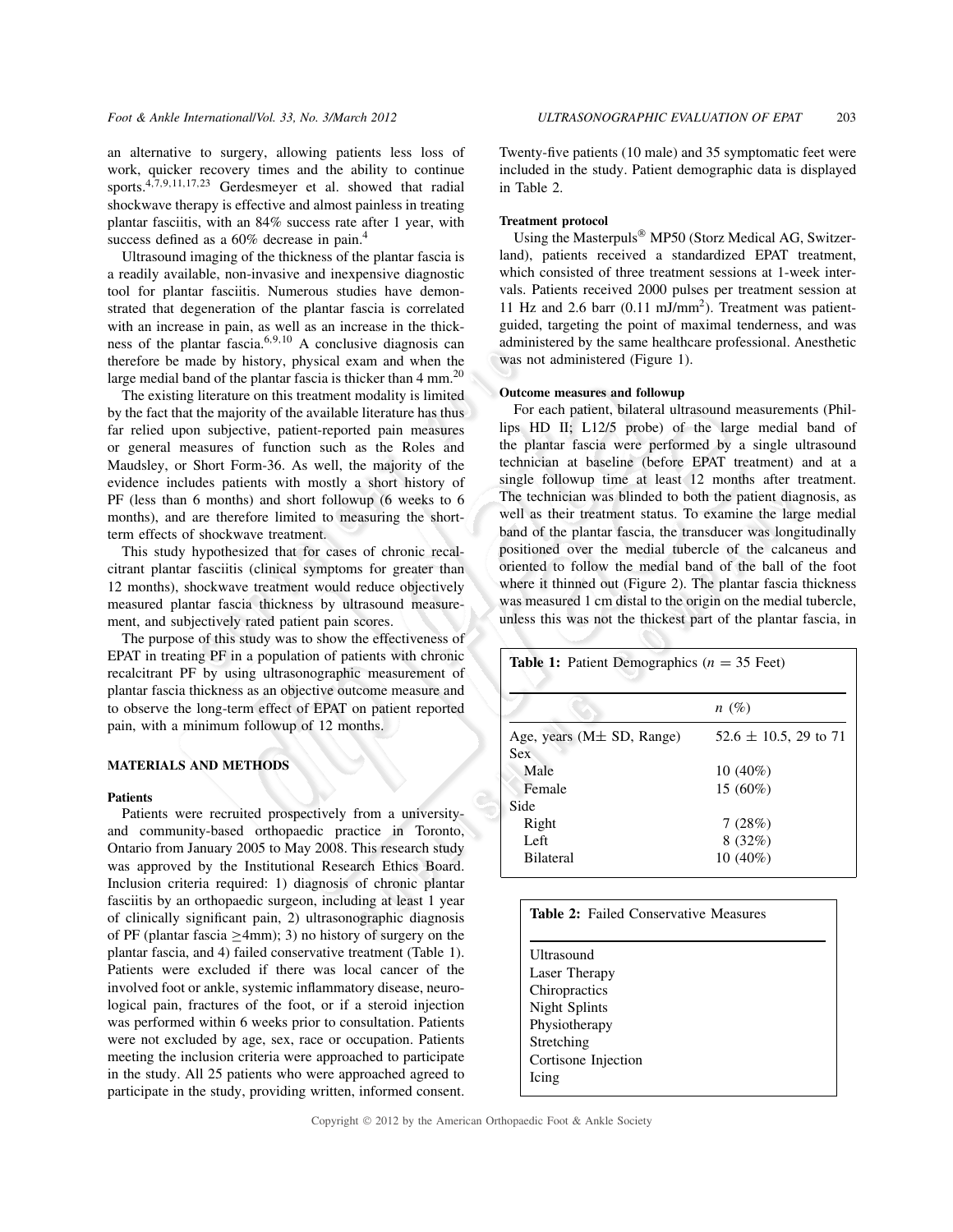204 *GORDON ET AL. Foot & Ankle International*/*Vol. 33, No. 3/March 2012*



The hand piece was applied with coupling gel to the patient's skin over the site of maximal tenderness to palpation and 2000 pulses were applied. *Photograph by Jane Southey.*

**Fig. 1:** EPAT Technique. Photograph displaying the administration of EPAT to the plantar fascia.

To examine and measure the thickenss of the large medial band of the plantar fascia, the transducer is longitudinally positioned over the medial tubercle of the calcaneus and oriented to follow the medial band of the ball of the foot where it thins out. *Photograph by Jane Southey.*



**Fig. 2:** Plantar Fascia Ultrasound Measurement Technique. Photograph of plantar fascia ultrasound technique.

which case the thickest part was measured and its distance from the medial tubercle was recorded. In all patients, posttreatment measurement was taken at the same location as their before treatment measurement, as recorded by the ultrasonographer (Figure 3). The ultrasound characteristic of plantar fasciitis was a hypoechoic fusiform swelling of the normally hyperechoic plantar fascia, especially at the calcaneal insertion. A calcaneal spur may or may not have been present. The ultrasound examiner would also look for other pathology of the plantar fascia and heel. Patients were also asked to rate their pain on a visual analogue scale (VAS) from zero (no pain) to 10 (maximum pain) at the time of each ultrasound. The time of followup varied for individual patients according to their availability, but all followups



The plantar fascia thickness (6.58mm) is the length between the two markers 'x,' which were placed to measure the thickest portion of the plantar fascia. The thickest portion of the plantar fascia was found to be 1.05cm (length between '+' markers) from the medical tubercle (MED TUB) in this patient. *Image courtesy of Jag Dhanju*.

**Fig. 3:** Ultrasound Measurement of the Plantar Fascia. Ultrasound image of plantar fasciitis with labels and markers used for measurement of plantar fascia thickness.

occurred at a minimum of 12 months after their EPAT treatment. The average time between initial and followup ultrasound and VAS measurement was  $29.4 \pm 13.1$  (range, 12 to 54) months (Figure 4).

## **Statistical analysis**

Statistical analysis was performed using SPSS 15.0 (IBM, Chicago, IL). Results were calculated as means and standard deviations ( $M \pm SD$ ) for continuous data or counts and percentages for categorical data. To avoid making assumptions about the underlying distribution of the data, both parametric (Student's t-test and paired t-test) and equivalent non-parametric tests (Mann-Whitney and Wilcoxin signedranks test) were performed to detect differences between groups and paired data. No discrepancies in probabilities between parametric and non-parametric tests were observed. *P* values for non-parametric tests are displayed unless otherwise noted. Pearson correlation coefficient was used to test for an association between variables. Statistical significance was defined as  $p < 0.05$ .



**Fig. 4:** Length of Followup Varied by Patient. This histogram displays the count of patients per category by length of followup.

Copyright © 2012 by the American Orthopaedic Foot & Ankle Society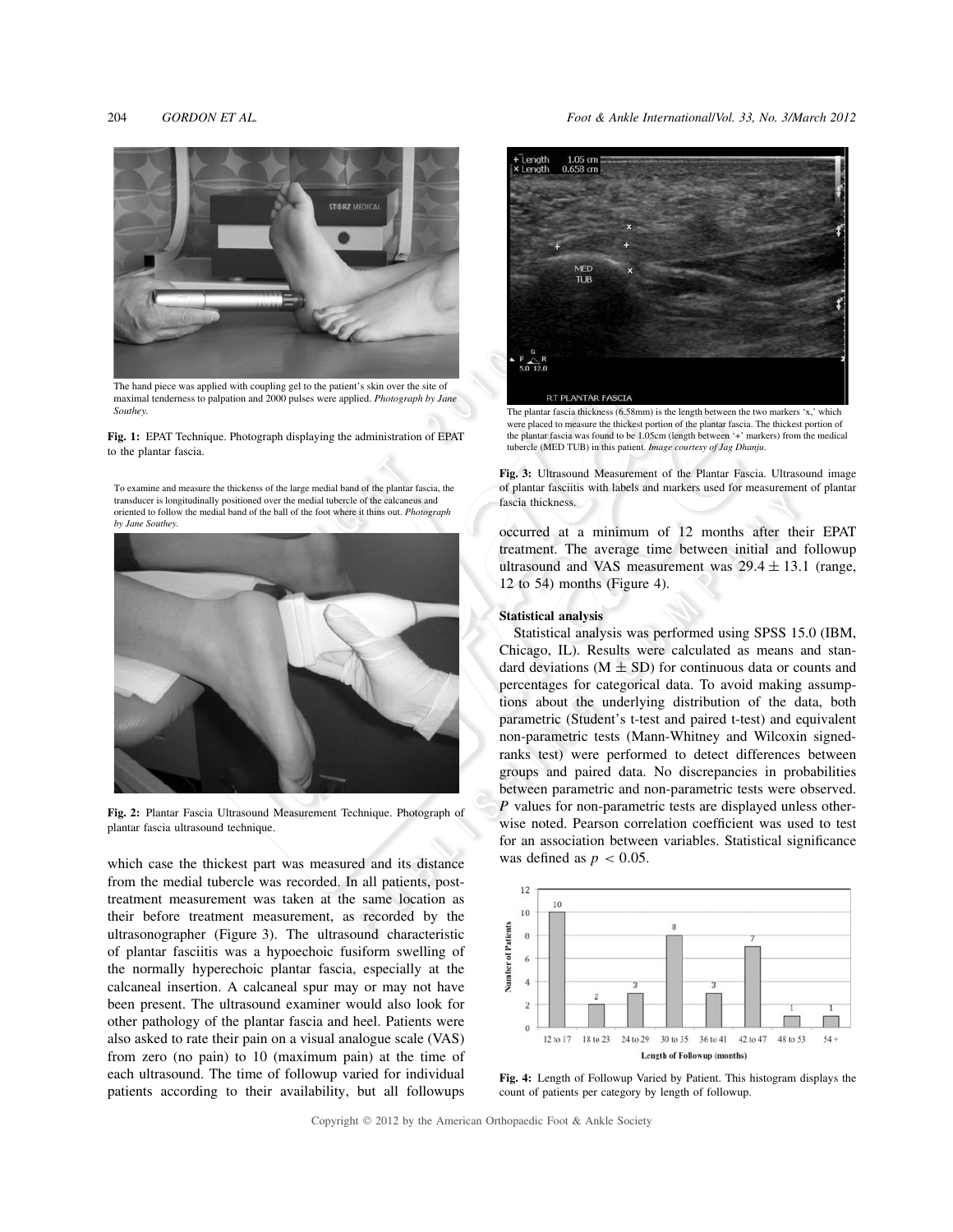## **RESULTS**

#### **Ultrasound measured plantar fascia thickness**

The average thickness of the plantar fascia of the symptomatic heel was  $7.3 \pm 2.0$  mm before treatment and  $6.0 \pm$ 1.3 mm after treatment ( $p < 0.001$ ). The average change in thickness of the treated heels was  $-1.3$  mm  $(-0.8$  to −1.8 mm; 95% CI, *p* < 0.0001; paired t-test), representing a 17.7% decrease in thickness.

Overall at followup, 26 feet (74%) showed a decrease in plantar fascia thickness, six feet (17%) showed an increase, and three feet (9%) showed no change. Heels that decreased in thickness did so by an average decrease of  $2.0 \pm 1.1$  mm. No correlation was found between length of followup and change in ultrasound measured plantar fascia thickness  $(r =$  $-0.04$ ,  $p = 0.818$ ) (Figure 5). Additionally, a median split was performed by length of followup. Change in plantar fascia thickness did not differ  $(p = 0.42)$  between those with a followup time less than 32 months  $(-1.5 \pm 1.7 \text{ mm})$  and patients with a followup at 32 months or greater  $(-1.1 \pm$ 1.3 mm).

#### **Self-reported pain (VAS)**

Table 3 demonstrates that both pain described at rest and with activity significantly decreased at followup. Using a



**Fig. 5:** Change in ultrasound measured plantar fascia thickness and length of followup. This scatterplot displays the change in plantar fascia thickness versus the length of followup in months.

60% decrease in pain to define clinical success, 32 feet (91.4%) and 29 feet (82.9%) out of the total 35 feet achieved clinical success at rest and with activity, respectively.

No correlation was found between change in plantar fascia thickness and change in pain at rest ( $r = 0.273$ ,  $p = 0.11$ ). The association between length of followup and change in pain at rest was found to have borderline significance  $(r = 0.334, p = 0.05)$  (Figure 5).

## **DISCUSSION**

Evidence supporting the effectiveness of EPAT has resulted in it becoming a treatment for PF as an alternative to surgical intervention. It is currently thought that EPAT promotes the healing process in PF by causing microtrauma within the affected tissue and signalling for the healing process to commence via neovascularization.<sup>21</sup> Low energy EPAT is readily tolerated, administered without anesthesia and can be repeated as needed.

The thickness of the plantar fascia was found to decrease an average of  $2.0 \pm 1.1$  mm in 74% of treated patients, with clinically significant pain improvement in 91.4% of feet at rest, and 82.9% of feet with activity. Six feet (17%) showed an increase in thickness, and three feet (9%) showed no change. The clinical success rate, with respect to VAS pain scores, found in this study is in accordance with the 84% success rate found by the double-blind, randomized control trial by Gerdesmeyer et al., who also defined clinical success as a 60% decrease in pain4. Interestingly, patients with a significant decrease in plantar fascia thickness did not regress to within normal limits (under 4 mm) despite vast improvements in patient-reported pain scores. In fact, no correlation was found for change in plantar fascia thickness and change in patient-reported pain at rest ( $r = 0.273$ ,  $p =$ 0.112). Although plantar fascia thickness greater than 4mm is associated with clinical symptoms, further investigation is warranted to understand the relationship between changes in the plantar fascia thickness in response to treatment and patient-reported pain.

Length of followup was shown to have no correlation to change in plantar fascia thickness. Although not statistically significant ( $p = 0.418$ ), patients with a followup less than 32 months had a greater change in plantar fascia thickness

|                  | <b>Before Treatment</b> | Post-Treatment   | $p^*$    |
|------------------|-------------------------|------------------|----------|
| Pain at Rest     | $7.1 \pm 2.6$ mm        | $0.7 \pm 1.4$ mm | < 0.0001 |
| Pain in Activity | $8.4 \pm 1.9$ mm        | $1.4 \pm 2.0$ mm | < 0.0001 |

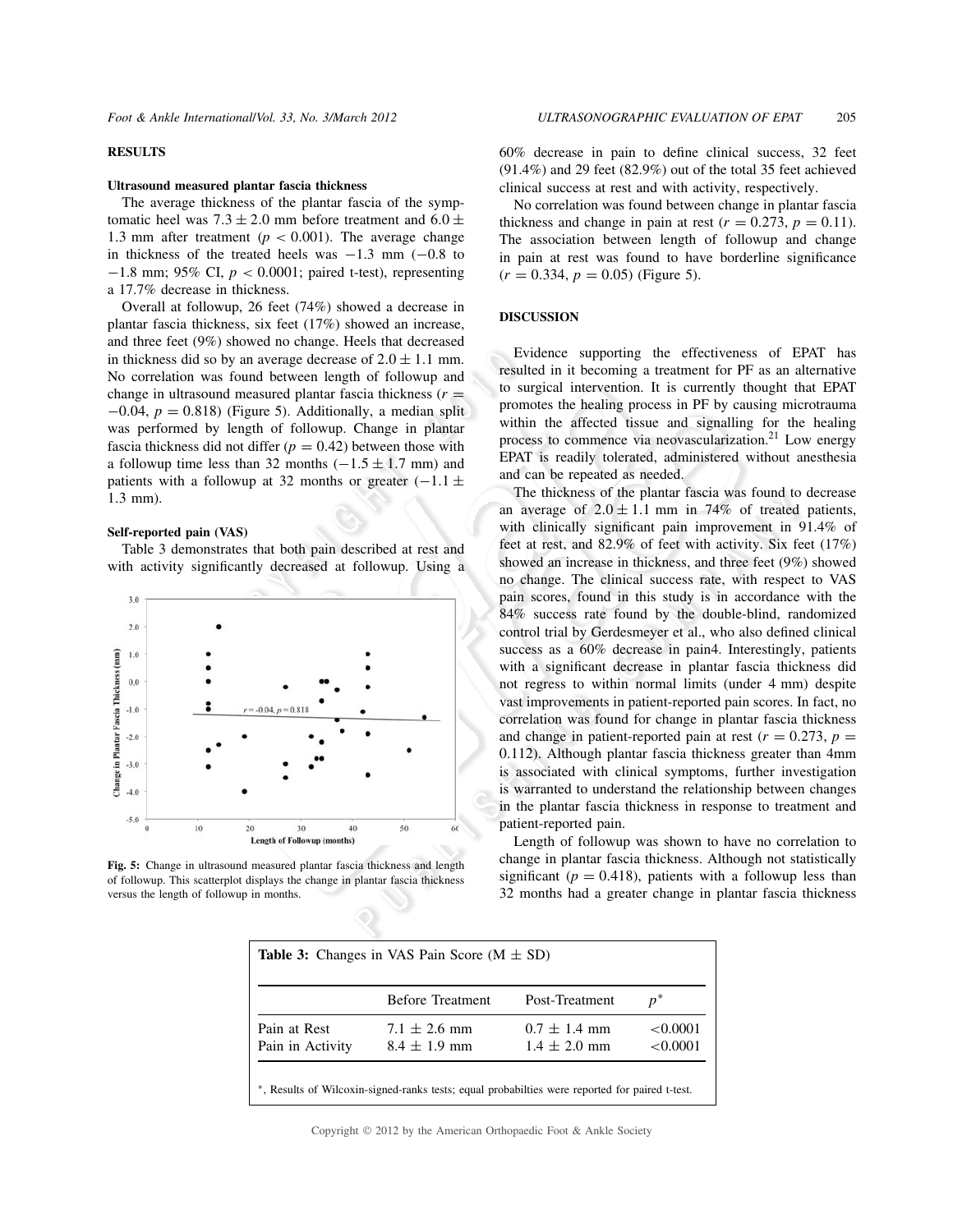compared to those with a followup at or beyond 32 months  $(-1.5 \pm 1.7 \text{ mm}$  versus  $-1.1 \pm 1.3 \text{ mm}$ , respectively). A moderate positive correlation  $(r = 0.334)$  existed between length of followup and change in pain at rest, although this relationship had borderline statistical significance  $(p =$ 0.05).

To our knowledge, only two other studies have been published that report the use of objective ultrasound measurement for patients undergoing EPAT for  $PF^{6,14}$  Both of these studies recruited patients with a 6-month history of heel pain and were limited to a 6-month followup. The decrease in plantar fascia thickness in these two studies at followup were  $0.8 \pm 2.5$  mm (*p* <  $0.05$ )<sup>6</sup> and  $0.4 \pm 2.5$  mm (*p* <  $0.05$ , for low intensity treatment group)  $/ 0.1 \pm 2.3$  mm (not significant, high-intensity treatment group), $14$  compared to the average decrease of 1.3 mm  $(-0.8 \text{ to } -1.8 \text{ mm})$ ; 95% CI,  $p < 0.0001$ ) reported in this study. In consideration of this disparity, we note that the initial average plantar fascia thickness in these previously published studies were  $5.2 \pm$ 1.5 mm<sup>6</sup> and 4.6  $\pm$  1.2 mm (low-intensity treatment group)/  $4.7 \pm 1.3$  (high intensity treatment group),<sup>14</sup> compared to an average initial thickness of 7.3  $\pm$  2.0 mm reported in this study.

The present study of 35 feet is the first that we are aware of to report on a population of patients with chronic recalcitrant plantar fasciitis with greater than 12-months duration of symptoms, and a followup of at least 12 months after treatment. The increased thickness of the plantar fascia for patients in this study relative to those reported in the literature suggests that an increase in duration of symptoms may lead to increase in plantar fascia thickness. Additionally, patients with a longer clinical history of PF are just as likely to respond to EPAT, and greater absolute reductions in plantar fascia thickness may be observed.

The strengths of this study include the use of an objective and reproducible outcome measure, use of a single treating professional, blinding of the ultrasound technician to both treatment status and patient diagnosis, and a longer followup period. This study is limited by the lack of prospective randomization, the absence of a control group, the absence of patient blinding and variable length of patient followup (12 to 54 months). Future investigations should measure outcomes (plantar fascia thickness and patient-reported pain) at multiple time points after initial treatment to determine the relationships between time, plantar fascia thickness and patient reported pain.

#### **CONCLUSION**

Direct anatomical measurement of the plantar fascia using ultrasound is not only useful for comparative purposes in research, but may serve as a useful clinical monitoring tool for both clinicians and patients. This study showed that for patients with chronic heel pain, in general, significant improvements in both plantar fascia thickness and patientrated pain score can be achieved with EPAT.

#### **ACKNOWLEDGMENTS**

The authors would like to thank Janice Thompson at the William Osler Health Sciences Library for her indefatigable contribution to this study.

#### **REFERENCES**

- 1. **Acevedo, JI; Beskin, JL:** Complications of plantar fascia rupture associated with corticosteroid injection, Foot Ankle Int, **19**(2):91 –97, 1998.
- 2. **ACFAS Clinical Practice Guideline Heel Pain Panel:** The diagnosis and treatment of heel pain. J Foot Ankle Surg, **40**:329 –340, 2001. http://dx.doi.org/10.1016/S1067-2516(01)80071-5
- 3. **Chung, B; Wiley, JP:** Extracorporeal shockwave therapy: a review, Sports Med, **32**(13):851 –865, 2002. http://dx.doi.org/10.2165/0000 7256-200232130-00004
- 4. **Gerdesmeyer, L; Frey, C; Vester, J; et al.:** Radial extracorporeal shock wave therapy is safe and effective in the treatment of chronic recalcitrant plantar fasciitis, Am J Sports Med, 2008.
- 5. **Gill, LH; Kiebzak, GM:** Outcome of nonsurgical treatment for plantar fasciitis, Foot Ankle Int, **17**(9):527 –532, 1996.
- 6. **Hammer, DS; Adam, F; Kreutz, A; et al.:** Ultrasonographic evaluation at 6-months followup of plantar fasciits after extracorporeal shock wave therapy, Arch Orthop Trauma Surg, **125**:6 –9, 2005. http://dx.doi.org/10.1007/s00402-003-0591-z
- Hammer, DS; Rupp, S; Kreutz, A; et al.: Extracorporeal shockwave therapy (ESWT) in patients with chronic proximal plantar fasciitis, Foot & Ankle Int, **23**(4):309 –313, 2002.
- 8. **Han, SH; Lee, JW; Guyton, GP; et al.:** Effect of Extracorporeal Shock Wave Therapy on Cultured Tenocytes, Foot & Ankle Int, **30**(2):93 –98, 2009. http://dx.doi.org/10.3113/FAI.2009.0093
- 9. **Hyer, CF; VanCourt, R; Block, A:** Evaluation of ultrasoundguided extracorporeal shockwave therapy (ESWT) in the treatment of chronic plantar fasciitis, Foot Ankle Surg, **44**(2): 137 –43, 2005. http://dx.doi.org/10.1053/j.jfas.2005.01.005
- 10. **Kane, D; Greaney, T; Shanahan, M; et al.:** The role of ultrasonography in the diagnosis and management of idiopathic plantar fasciits, Rheumatology, **40**: 1002 –1008, 2001. http://dx.doi.org/10.1093/rheumatology/40.9.1002
- 11. **Kudo, P; Dainty, K; Clarfield, M; et al.:** Randomized, placebocontrolled, doubled-blind clinical trial evaluation the treatment of plantar fasciitis with an extracorporeal schockwave therapy (ESWT) device: a North American confirmatory study, **24**(2):115 –123, 2005.
- 12. **La Porta, GA; La Fata, PC:** Pathologic conditions of the plantar fascia, Clinics in Podiatric Medicine and Surgery, **22**(1):1 –9, 2005. http://dx.doi.org/10.1016/j.cpm.2004.08.001
- 13. **Lemont, H; Ammirati, KM; Usen, N:** Plantar fasciitis: a degenerative process (fasciosis) without inflammation, J Am Podiatr Med Assoc, **93**(3):234 –237, 2003.
- 14. **Liang, HW; Wang, TG; Chen, WS; Hou, SM:** Thinner plantar fascia predicts decreased pain after extracorporeal shock wave therapy. Clin Orthop and Rel Res. **460**:219 –225, 2007.
- 15. **O'Malley, MJ; Page, A; Cook, R:** Endoscopic plantar fasciotomy for chronic heel pain, Foot Ank Int, **21**(6):505 –510, 2000.
- 16. **Ozdemir, H; Yilmaz, E; Murat, A; et al.:** Sonographic evaluation of plantar fasciitis and relation to body mass index, European Journal of Radiology, **54**(3):443 –447, 2005. http://dx.doi.org/10.1016/j.ejrad. 2004.09.004